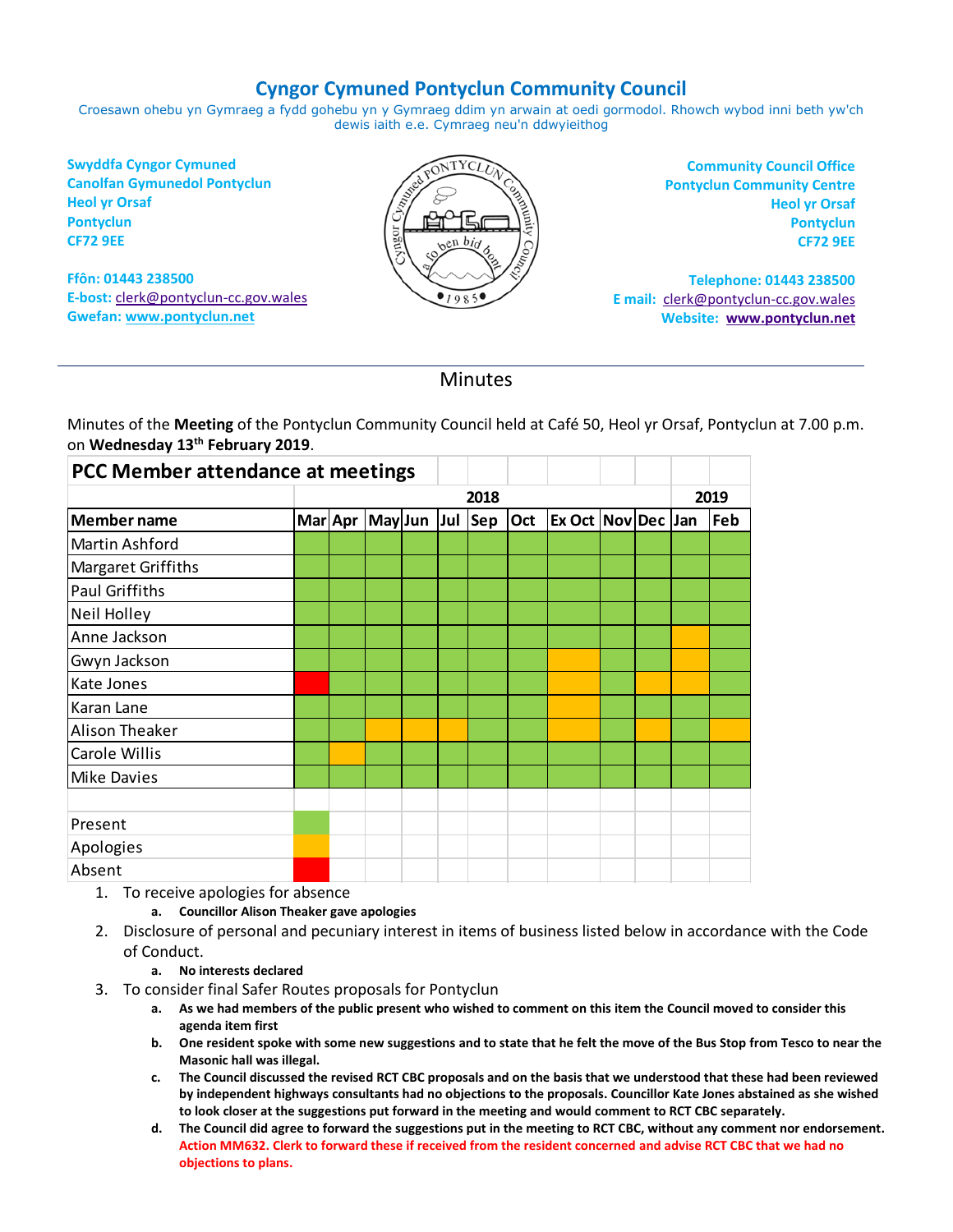- 4. To Confirm minutes of the Council meeting of 23<sup>rd</sup> January 2019 are a true record and discuss matters arising from them
	- a. **Minutes confirmed as a true record**
	- b. **Matters arising**
		- i. **Note 6 – Clerk has advised RCT CBC of our precept**
		- **ii. Note 7 – Miskin Manor Cricket Club have thanked us for our grant and confirmed they will attend the picnic in the Park from 11am to 1pm to put on mini Cricket. They also confirmed that they have supported the local Welsh schools in the past. However due to teacher changes these links have been lost. They are happy for our relevant governors to try and arrange new links. Action Councillors C Willis and P Griffiths MM633**
		- **iii. Note 8 – MacMillan group confirm they have booked the Athletic for 30th November. Both they and the Clerk are contacting last years stalls to see if they wish to attend again**
- 5. To confirm Council payments in January
	- a. **Payments Confirmed**
- 6. To review the Council's Standing Orders
	- a. **Members discussed the changes proposed to encompass GDPR.**
	- b. **Proposed changes to Standing Orders were incorporated as outlined in appendix to these minutes.**
- **7.** To consider Welsh Government consultation on public transport
	- **a. The Council agreed that the Economy Working group should review and revert to Council in March should any responses be relevant and recommended. Action MM634**
- 8. To consider request for baby Changing facilities at Public Conveniences
	- **a. The Council considered options and decided to fit baby changing facilities in the outside Public Conveniences with a budget of up to £200**
	- b. **The Council also agreed to repair/replace (if needed) the door to the Conveniences fitting a radar locking device which would allow greater access for disabled users.**
	- **c. Action Clerk to arrange MM635**
- 9. To consider planning applications
	- **a. Coccos – change of use Hairdresser to Coffee Shop – Council decided not to comment on this application**
	- b. **Former Crabtree & Evelyn Site**
		- i. **Several residents have issues with this application as one of the Silos will be near to housing**
		- ii. **Councillor P Griffiths has facilitated a meeting between some local residents and the firm to discuss issues**
		- iii. **The Firm is now looking at alternative options and may amend its application**
		- iv. **The Council agreed to object to the proposal as it stands and would reconsider if an amendment was made.**
- 10. To discuss Increased Traffic Flow though Groesfaen- support for investment in safety measures and access to junction 33
	- a. **Residents of Groesfaen met recently with Pontyclun Community Councillors and roger waters from RCT CBC highways department**
	- b. **At the meeting it was confirmed that RCT would consider proposals to improve road safety in Groesfaen, including a zebra crossing.**
	- c. **Residents are now drawing up proposals prior to consulting with the villagers and then presenting to RCT CBC**

### 11. Brofiscin Quarry

- **a. This quarry was run as a waste dumping area from 1965 to the early 1970s**
- **b. The Quarry was capped using Concrete by the Environment Agency following some leakage and was to be monitored**
- **c. Pentyrch Community Council has been looking into this and cannot find any details of monitoring since 2003.**
- **d. As the land is limestone it is possible that further leakage has occurred.**
- **e. Council agreed to contact Natural Resources Wales and RCT CBC ( who are the enforcement body) to ascertain what monitoring has happened; what were the results and what future plans are there for ongoing monitoring/action. Action Clerk to contact MM636**
- 12. To receive report on Walking Football and Rugby
	- a. **Council noted that these had now launched and wanted to express their thanks to the sponsors (Cwm Taf Health Authority/ Hapi Project) and Tara Davies our Welcome Officer for arranging this.**
	- b. **Councillors felt that it would be useful to have a full list of our various sponsors/supporters and groups. Action Clerk to arrange this for march meeting. Action MM637**
- **13.** To consider report from Clerk
	- **a. Council agreed to purchase a new Noticeboard for Heol yr Orsaf for use by U3A Pontyclun**
	- b. **Council agreed to transfer £4000 to earmarked reserve for tree work in 2019-20**